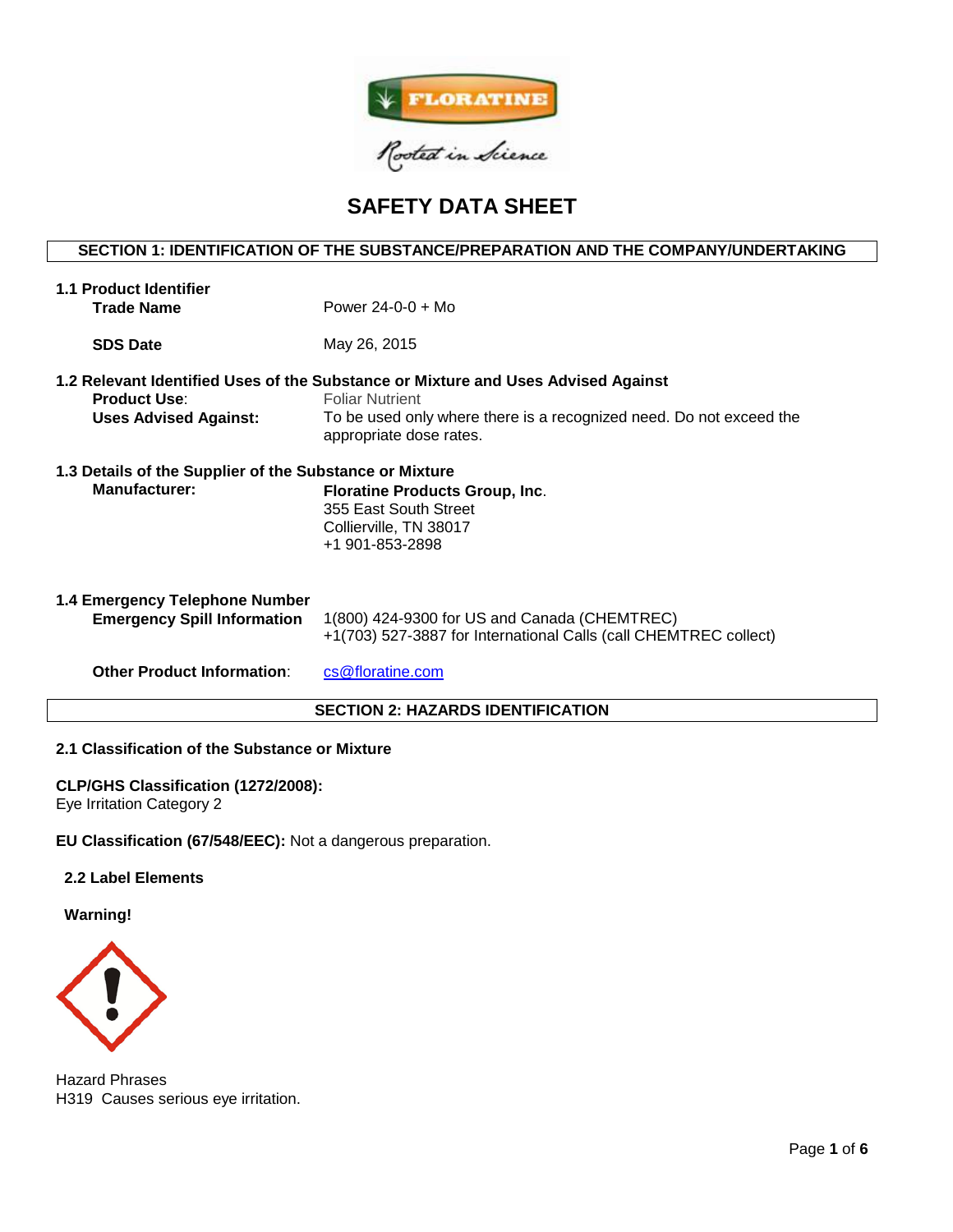Precautionary Phrases: P264 Wash thoroughly after handling. P280 Wear eye protection. P305 + P351 + P338 IF IN EYES: Rinse cautiously with water for several minutes. Remove contact lenses, if present and easy to do. Continue rinsing. P337 + P313 If eye irritation persists: Get medical attention.

## **2.3 Other Hazards:** None

## **SECTION 3: COMPOSITION/INFORMATION ON INGREDIENTS**

## **3.2 Mixtures**

| <b>Chemical Name</b>                     | <b>CAS Number /</b><br><b>EINECS Number /</b><br><b>REACH Reg.</b><br><b>Number</b> | $%$ (w/w) | <b>EU Classification</b><br>(67/548/EEC) | <b>CLP/GHS Classification</b><br>(1272/2008) |
|------------------------------------------|-------------------------------------------------------------------------------------|-----------|------------------------------------------|----------------------------------------------|
| Urea Ammonium<br><b>Nitrate Solution</b> | 6484-52-2<br>229-347-8                                                              | $<$ 20%   | O, Xi R8, R36                            | Ox. Sol. 3 (H272)<br>Eye Irrit. 2 (H319)     |
| Sodium Molybdate                         | 7631-95-0 /<br>7631-95-0                                                            | $< 1\%$   | Not dangerous                            | Not hazardous                                |

See Section 16 for full text of GHS.

## **SECTION 4: FIRST AID MEASURES**

## **4.1 Description of First Aid Measures**

#### **First Aid**

**Eye contact:** Immediately flush eye with water for at least 15 minutes while lifting the upper and lower lids. Seek medical attention.

**Skin contact:** Wash with soap and water. Get medical attention if irritation develops.

- **Inhalation:** Remove victim to fresh air. Get medical attention if irritation persists.
- **Ingestion:** Do not induce vomiting unless directed to do so my medical personnel. If the person is alert, have them rinse their mouth with water and sip one glass of water. Call a poison center of physician for advice. Never give anything my mouth to an unconscious or drowsy person.

**See Section 11 for more detailed information on health effects.**

**4.2 Most Important symptoms and effects, both acute and delayed:** Causes eye irritation. Prolonged skin contact may cause irritation. Ingestion may cause gastrointestinal irritation with nausea and diarrhea.

**4.3 Indication of any immediate medical attention and special treatment needed**: Immediate medical attention should not be needed unless large amounts are swallowed.

## **SECTION 5: FIREFIGHTING MEASURES**

**5.1 Extinguishing Media:** Use any media that is suitable for the surrounding fire. Water can be used to cool fire exposed containers

**5.2 Special Hazards Arising from the Substance or Mixture Unusual Fire and Explosion Hazards:** Possible oxidizer when dry. Dry material in contact with combustible materials may cause fire or accelerate burning if involved in fire. **Combustion Products:** Nitrogen oxides and ammonia.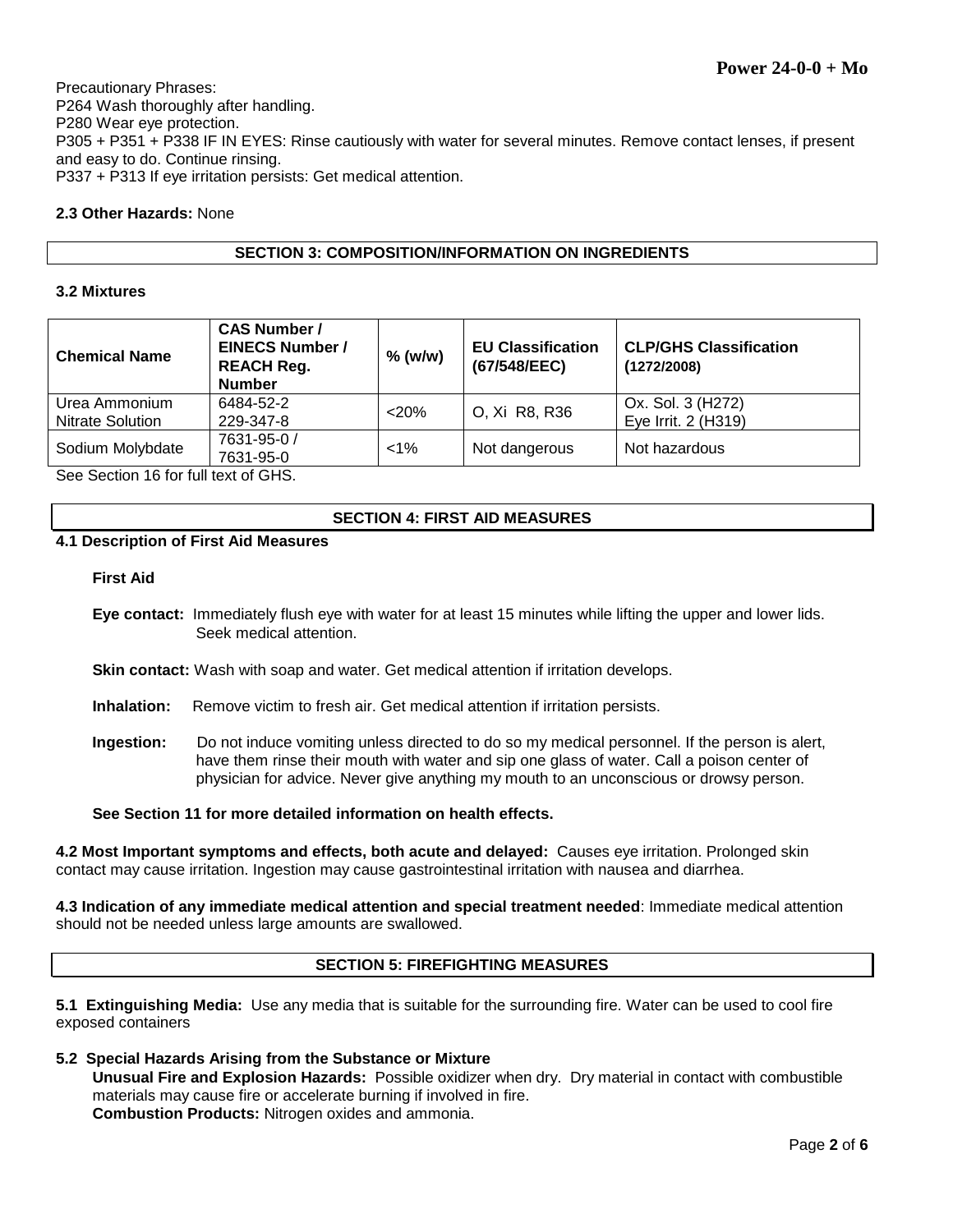**5.3 Advice for Fire-Fighters:** Self-contained breathing apparatus and protective clothing should be worn in fighting fires involving chemicals. Determine the need to evacuate or isolate the area according to your local emergency plan. Use water spray to keep fire exposed containers cool.

## **SECTION 6: ACCIDENTAL RELEASE MEASURES**

#### **6.1 Personal Precautions, Protective Equipment and Emergency Procedures:**

Wear appropriate protective equipment. Avoid direct contact with spilled material.

#### **6.2 Environmental Precautions:**

.

Prevent entry in storm sewers and waterways. Report spill as required by local and national regulations.

#### **6.3 Methods and Material for Containment and Cleaning Up:**

Collect with an inert absorbent material and place in an appropriate container for disposal. Wash spill site with water. Contain large spills and collect as much liquid as possible into containers for use. Do not use combustible materials such as paper towels to collect spills.

#### **6.4 Reference to Other Sections:**

Refer to Section 8 for personal protective equipment and Section 13 for disposal information.

## **SECTION 7: HANDLING and STORAGE**

## **7.1 Precautions for Safe Handling**:

Avoid eye and prolonged skin contact. Use with adequate ventilation. Use reasonable care in handling. Do not eat, drink or smoke while using product. Wash thoroughly with soap and water after handing. Do not allow material to dry on clothing or other combustible materials.

## **7.2 Conditions for Safe Storage, Including any Incompatibilities**:

Protect containers from physical damage. Keep from freezing. Keep containers closed. Empty containers retain product residues. Follow all SDS precautions in handling empty containers. Store away from food and feed. Store away from reducing agents.

#### **7.3 Specific end use(s):**

**Industrial uses:** None identified **Professional uses:** Foliar Nutrient

## **SECTION 8: EXPOSURE CONTROLS/PERSONAL PROTECTION**

#### **8.1 Control Parameters:**

| <b>Chemical Name</b>                                     | <b>US OEL</b>                                                       | EU IOEL          | UK OEL                       | <b>Biological Limit</b><br>Value |
|----------------------------------------------------------|---------------------------------------------------------------------|------------------|------------------------------|----------------------------------|
| Urea Ammonium<br><b>Nitrate Solution</b>                 | None Established                                                    | None Established | None Established             | None Established                 |
| Sodium Molybdate (as<br>molybdenum soluble<br>compounds) | $0.5$ mg/m $3$ TWA<br>(respirable) ACGIH<br>TLV<br>5 mg/m3 OSHA PEL | None Established | 5 mg/m3 TWA<br>10 mg/m3 STEL | None Established                 |

#### **8.2 Exposure Controls:**

**Recommended Monitoring Procedures:** None.

**Appropriate Engineering Controls:** Good outdoor ventilation should be adequate under normal conditions.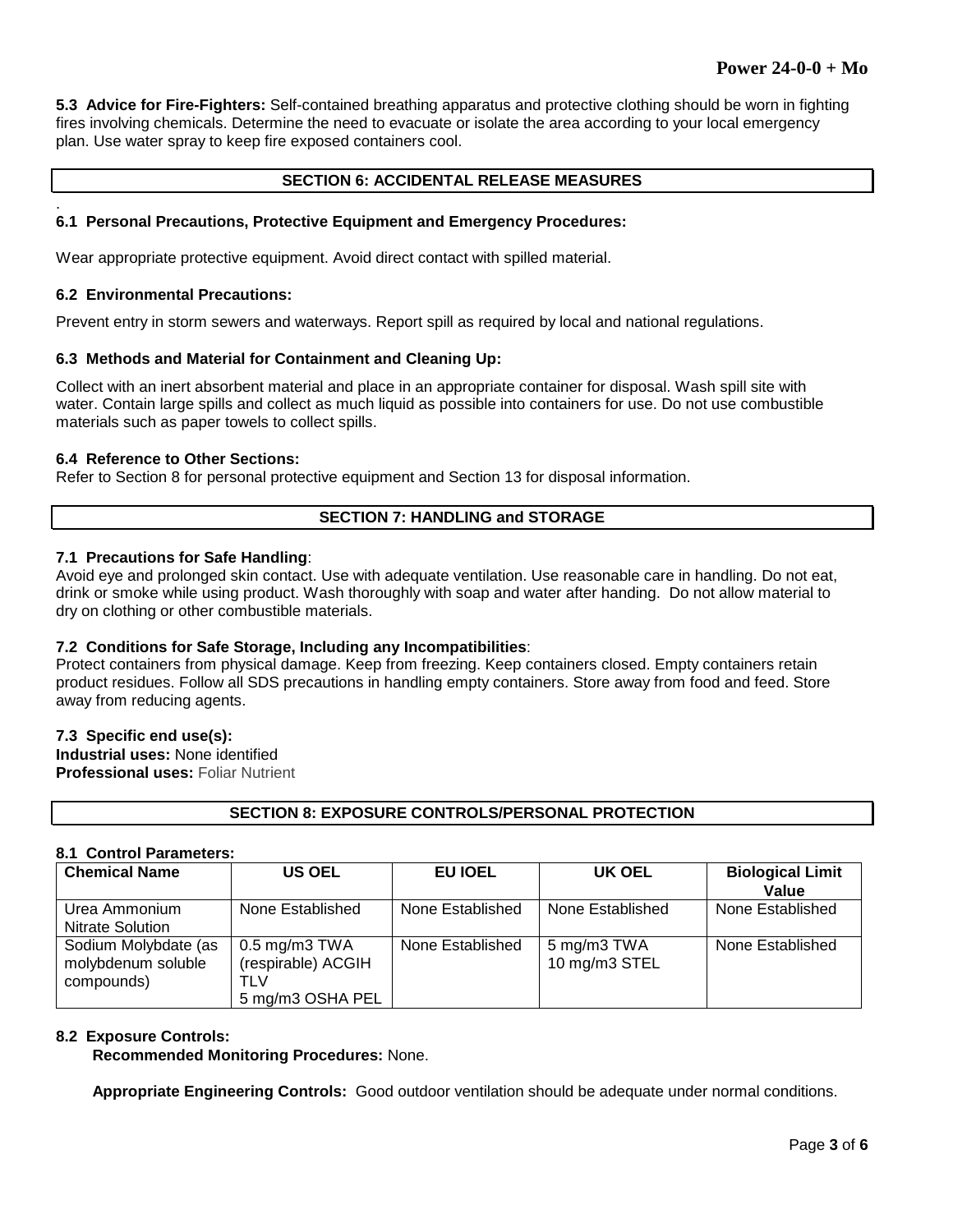#### **Personal Protective Measurers**

**Eye/face Protection:** Chemical goggles recommended to avoid eye contact.

**Skin Protection:** Impervious clothing is recommended if needed to avoid prolonged/repeated skin contact.

**Hands:** Impervious gloves are recommended if needed to avoid prolonged/repeated skin contact.

**Respiratory Protection:** None needed under normal use conditions with adequate ventilation. If mists are irritating, an approved particulate respirator can be used. Use respirators in accordance with local and national regulations.

**Other protection:** Suitable washing facilities should be available in the work area.

#### **SECTION 9: PHYSICAL and CHEMICAL PROPERTIES**

#### **9.1 Information on basic Physical and Chemical Properties**

**Appearance:** Light Brown Liquid **Connective Codor:** Slight ammonia odor **Odor Threshold:** Not applicable **pH: 7.7 Melting/Freezing Point: Not available <b>Boiling Point: 104-110°C Flash Point:** None **Evaporation Rate:** Not available **Lower Flammability Limit:** None **Upper Flammability Limit:** None **Vapor Density(Air=1):** Not available **Relative Density:** 1.196 **Viscosity:** Not established **Explosive Properties:** None **Oxidizing Properties: None <b>Specific Gravity (H<sub>2</sub>O= 1):** 1.196 **Molecular Formula:** Mixture **Molecular Weight:** Mixture

**Vapor Pressure:** Greater than 1

**Solubility:** Complete **Octanol/Water Partition Coefficient:** Not established **Autoignition Temperature:** Not applicable **Decomposition Temperature: Not applicable** 

**9.2 Other Information:** None available

## **SECTION 10: STABILITY and REACTIVITY**

**10.1 Reactivity:** Not reactive under normal conditions

**10.2 Chemical Stability:** Stable.

**10.3 Possibility of Hazardous Reactions:** When heated to decomposition, it may produce vapors containing nitrogen oxide and ammonia. Pumps operated with block discharge have been known to detonate.

**10.4 Conditions to Avoid:** Avoid excessive heat.

**10.5 Incompatible Materials:** Incompatible with reducing agents.

**10.6 Hazardous Decomposition Products:** Thermal decomposition may produce nitrogen oxide and ammonia.

## **SECTION 11: TOXICOLOGICAL INFORMATION**

#### **11.1 Information on Toxicological Effects:**

**Potential Health Effects:**

**Eye Contact:** Causes irritation with redness and tearing.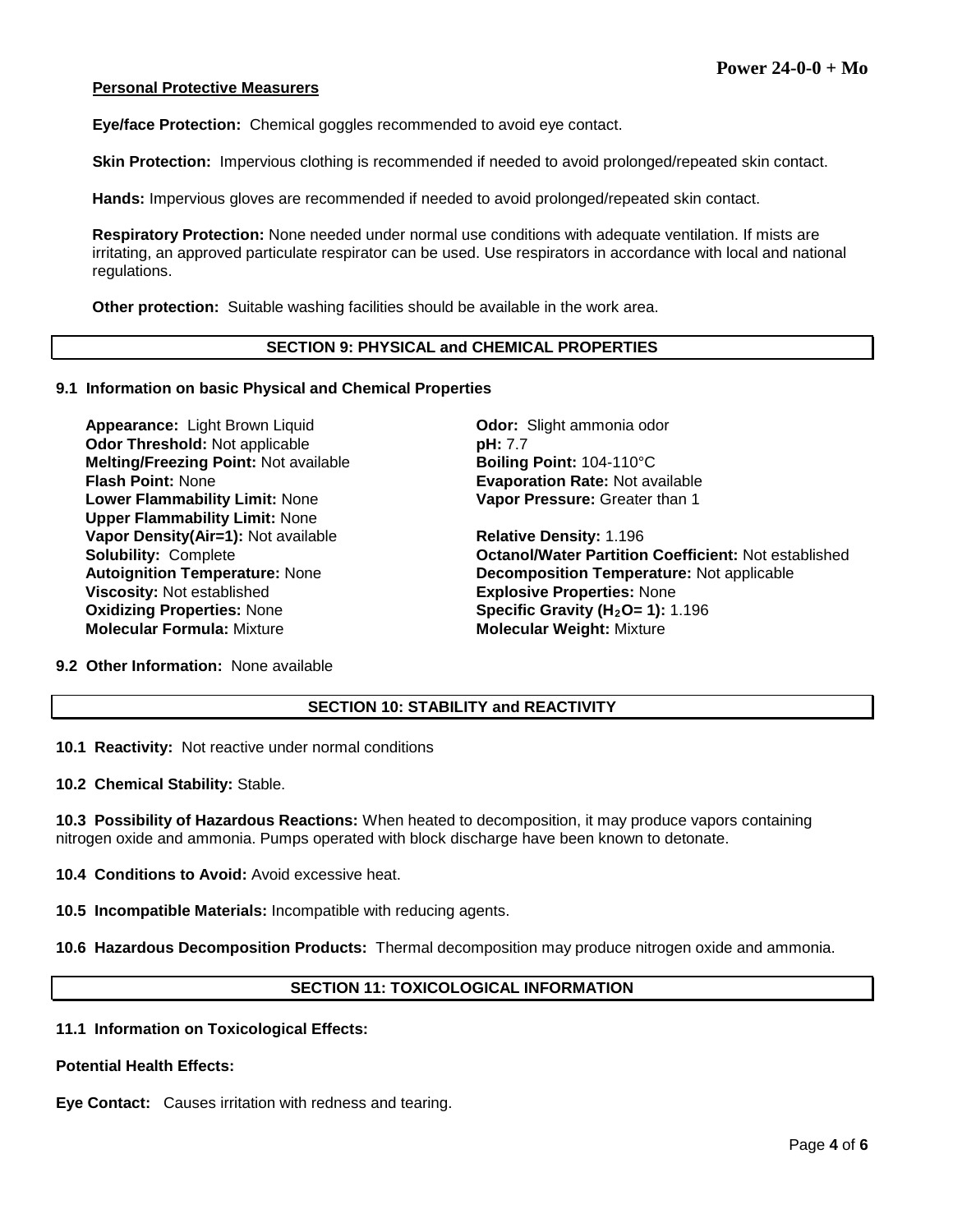**Skin contact:** Prolonged skin contact may cause irritation.

**Inhalation:** Excessive inhalation of mists may cause upper respiratory tract irritation.

**Ingestion:** Swallowing may cause gastrointestinal effects including nausea and diarrhea

**Acute toxicity:** No acute toxicity data available for the product. Calculated ATE for the mixture: Oral LD50 9049

Urea Ammonium Nitrate: Oral rat LD50 2950 mg/kg; Dermal rat LD50 >5000 mg/kg

**Skin corrosion/irritation:** Urea Ammonium nitrate is not irritating to rabbit skin.

**Eye damage/ irritation:** Urea Ammonium nitrate is irritating to rabbit eyes.

**Respiratory Irritation:** No data available. Expected to cause only temporary irritation.

**Respiratory Sensitization:** No data available.

**Skin Sensitization:** No data available. Not expected to cause skin sensitization.

**Germ Cell Mutagenicity:** Ammonium nitrate was negative in the AMES test and an in vitro mammalian chromosome aberration test (structurally similar chemicals)

**Carcinogenicity:** No data available. None of the components of this product are listed as carcinogens by IARC or the EU Dangerous Substances Directive.

**Reproductive Toxicity:** No data available.

#### **Specific Target Organ Toxicity**:

mg/kg

Single Exposure: No data available.

Repeat Exposure: No data available.

## **SECTION 12: ECOLOGICAL INFORMATION**

**12.1 Toxicity:** No data available on the product Ammonium nitrate: 48 hr LC50 Cyprinus carpio 447 mg/L

**12.2 Persistence and degradability:** Biodegradation is not applicable to inorganic substances such as ammonium nitrate..

**12.3 Bioaccumulative Potential:** No data available.

**12.4 Mobility in Soil:** In the soil, product follows natural cycle to provide plant nutrients.

#### **12.5 Results of PVT and vPvB assessment:** Not required.

#### **12.6 Other Adverse Effects:** No data available.

## **SECTION 13: DISPOSAL CONSIDERATIONS**

## **13.1 Waste Treatment Methods:**

Dispose in accordance with local/ and national regulations. Not considered hazardous waste according to EU regulations.